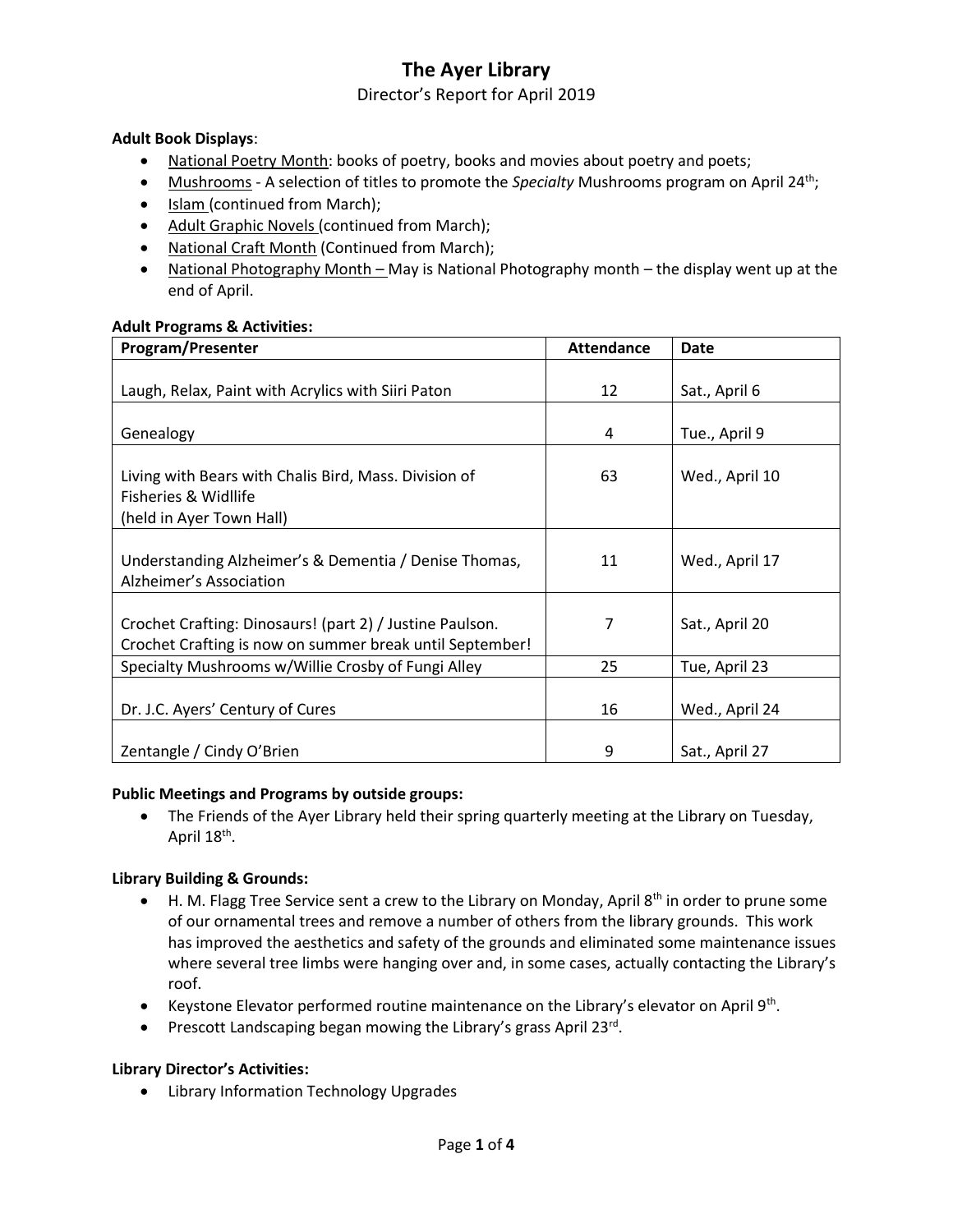## Director's Report for April 2019

- $\circ$  I met, spoke, and/or emailed with several IT service providers Drive-Tech, Whalley Computer, Azimuth Computing Solutions, and Comcast Business - to request some options and cost estimates for improving some of the library's IT infrastructure and providing ongoing support.
- I concluded my 3-month check-in meetings with our new part-time staff members in early April.
- April is typically the time of year when debate around the coming fiscal year's budget heats up on Beacon Hill. In addition to some personal advocacy work, I spread the word about pending budget amendments relating to State Aid for libraries in the Massachusetts House of Representatives to members of the Friends of the Ayer Library and the Board of Trustees.

### **Library Director's Meetings:**

- Town of Ayer Department Director's Meeting, April 10<sup>th</sup>
- Friends of the Ayer Library Quarterly Board Meeting, April 18<sup>th</sup>
- $\bullet$  Library Department Directors' Meeting, April 26<sup>th</sup>
- Ayer Library Board of Trustees Meeting, April 23<sup>rd</sup> Canceled due to lack of quorum.

#### **Library Operations:**

- Head of Technical Services Nancy Askin attended the 2019 NETSL (New England Technical Service Librarians) Annual Conference on April 5 at College of the Holy Cross in Worcester.
- All Ayer Library staff spent a few minutes this month reviewing the new features in the latest version of Evergreen, the software that our C/WMARS network libraries use for circulating books, DVDs and other physical items. C/WMARS staff installed the update over the Patriot's Day weekend.
- Circulation Librarian Thomas Tagliavento added new Niche Academy widgets (links to tutorials) to the Library website's "Online Resources" page. Niche Academy produces and regularly updates teaching tutorials that instruct patrons on how to use library resources such as Ancestry for Libraries, Consumer Reports Online, Overdrive (eBooks and eAudiobooks), and many others.
- Thomas also shared our Readers' Advisory bookmarks with the librarian at the Souza-Baranowski Correctional Center after getting feedback from her about them;
- Autumn Dore is transitioning from her role as Young Adult Librarian and joining the Circulation Librarians. She will be working both the Youth Services and Adult Services Circulation Desks beginning in May but she'll continue to host the Board Game Night and YA Book Group programs. Assistant Director Samantha Benoit and has been working to tweak Autumn's job description and weekly work schedule to accommodate the change.
- The Friends of the Ayer Library held a "Fill-a-bag for \$1.00" special in the book sale room. This is always a hit with patrons.

| <b>Children's Programs</b>                  | <b>Attendance</b> | Date     |
|---------------------------------------------|-------------------|----------|
| Story Ninja - The Red Ripe Strawberry       | 23                | April 2  |
| Read with Willow the Therapy Dog            | 8                 | April 2  |
| Story Time - Chicka Chicka Boom Boom        | 32                | April 4  |
| Story Ninja – Sophie Johnson Unicorn Expert | 27                | April 9  |
| Storytime with Bangarang Yoga               | 29                | April 11 |

#### **Youth Services Programs & Activities:**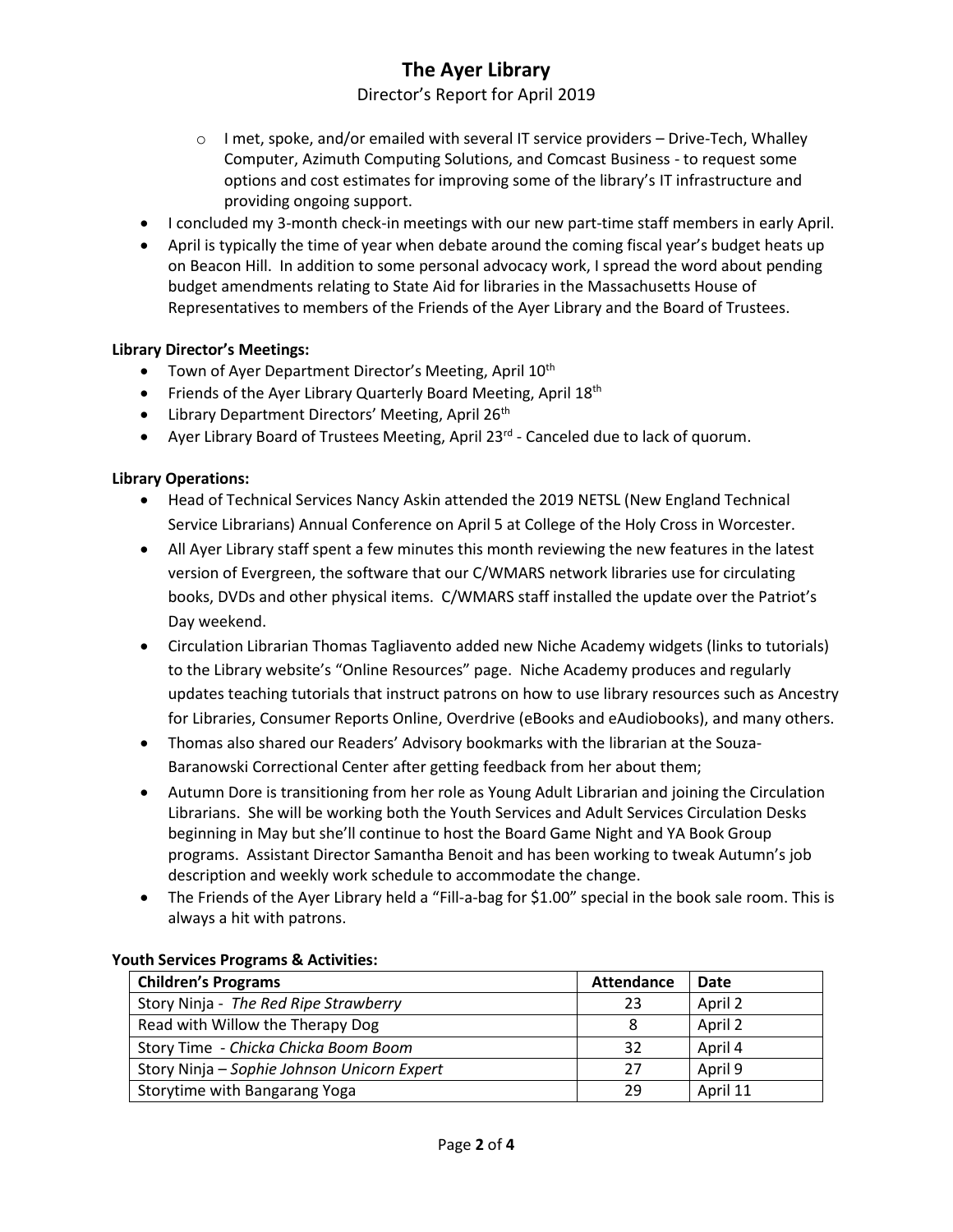## Director's Report for April 2019

| Kids' Craft - Tissue Paper flowers                       | 0  | April 16 |
|----------------------------------------------------------|----|----------|
| Family Concert with Roger Ticknell (sponsored by a grant | 53 | April 17 |
| awarded to the Family Partnership Center)                |    |          |
| Story Time with Therapy dogs Suzie & Rosie               | 64 | April 18 |
| Spring Chicks DIY Craft                                  | 5  | April 19 |
| Story Ninja - Ladybug Girl & Bumblebee Boy               | 17 | April 23 |
| Story Time - Teddy Bear Clinic with Nashoba Nursing      |    | April 24 |
| Story Ninja - Melvin and the Boy                         | 14 | April 30 |

- April is National Poetry Month and Circulation Librarian Justine Paulson celebrated that with the Makerspace projects this month. Patrons could make blackout poetry bookmarks, magnet poetry, or collage poems.
- Circulation & Outreach Librarian Christina Zoller started attending the Town 4th of July event planning group at the Town Hall. The library is excited to be participating in this event again this year.
- During school vacation week the library hosted a family concert with acclaimed children's performer Roger Tincknell. This concert was booked through the Family Partnership Center, our local Coordinated Family and Community Engagement Grant Program, with a grant they received from the Ayer Cultural Council.
- We also welcomed a representative from the Nashoba Associated Board of Health and Nursing Service to host a Teddy Bear Clinic for our families. Even though the weather ensured that we had a small crowd that morning, the families who came had an amazing time learning about and playing with all the medical equipment.
- The display for the months of March and April is a very exciting one. Christina's mother and grandmother loaned us their collections of vintage children's toys and books. These items, along with a few toys belonging to the library, donated by Carol Horgan for a previous display, have been excellent at encouraging friendly conversations between staff and patrons. Patrons of all ages have taken time to look at the items on display and admire them. We have received many compliments and questions about the display and have been encouraged to have it again.

## **Young Adult (YA)/Teen Programs & Activities:**

- o Book displays
	- Women's History Month

| <b>Programs</b>                        | <b>Attendees</b> | <b>Date</b> |
|----------------------------------------|------------------|-------------|
| <b>Board Game Night</b>                | 6                | April 2nd   |
| Book Club - The Hate U Give            | 6                | April 3rd   |
| Teen Advisory Board/Teen Movie Night - | 5                | April 10th  |
| Spiderman: Into the Spiderverse        |                  |             |
| Dungeons & Dragons                     | $\Omega$         | April 12th  |
| <b>Board Game Night</b>                | 5                | April 16th  |
| Dungeons & Dragons                     |                  | April 20th  |